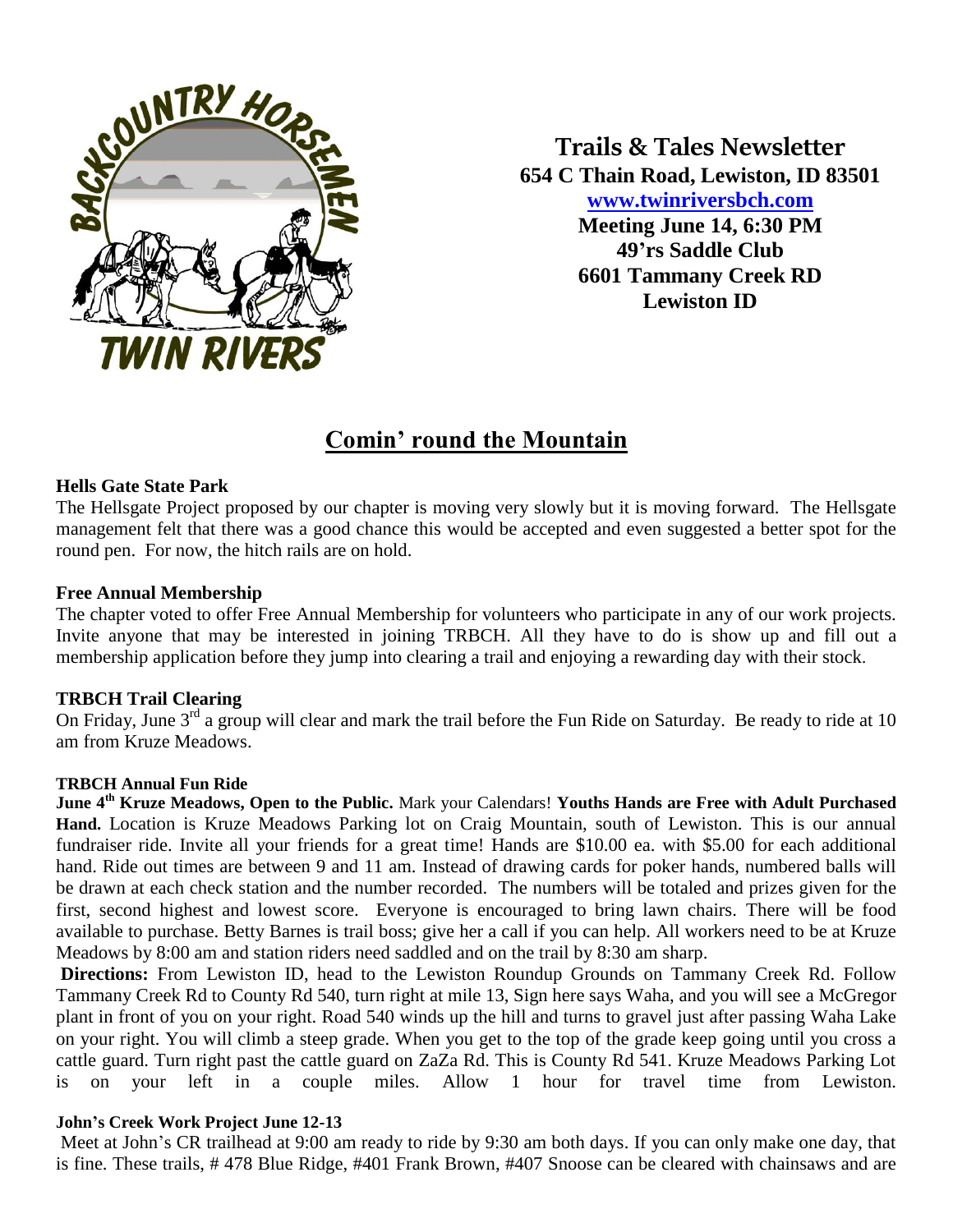a combined length of 8.5 miles, a loop ride. Work consists of clearing the trails. If you cannot make both days, feel free to join us for Sunday or Monday only. Rod Parks is Trailboss. If you can make both days, great! There is no overnight camping at the John's Creek Trailhead, but overnight camping is allowed below Leggett Creek Campground. It is 14.5 miles past John's Creek Trailhead to Leggett Creek Campground on your left. a primitive campsite with only a vault toilet, there are no stock facilities. Be sure to bring Certified Feed. Potluck Sunday night. **Members attending this project hauling stock will get some of their fuel costs covered up to a maximum of \$100.00.**

**Directions:** From Lewiston, take HWY 95 South to Grangeville, turn left on Hwy 13 (73 miles) drive thru town to Grangeville-Salmon Rd and turn right. At Mt. Idaho Grade Road turn left and follow down to a stop sign at Hwy 14. Go straight up South Fork Clearwater River to John's Cr Trailhead on your left side of Hwy 14, 22.4 miles from Grangeville. Figure two hours driving time from Lewiston. It is 14.5 miles past John's Creek Trailhead to Leggett Creek Campground on your left to camp.

### **Dough Creek Adopt-A-Cabin Project June 15th**

Dough Creek is located in IDFG Craig Mountain WMA. 9:30 am RTR. The trail to the cabin burned, so we may need to clear some trees to make it to the cabin. The work consists of making fire breaks around the structures, cutting thistle, spraying weeds, and housekeeping in the cabin. Feel welcome to stay the night and really enjoy the area and the view. Good water and stock feed with hitchrails. The cabin is stocked. You just need to bring a propane bottle, your food and personal supplies and relax. We will ride out from the Madden Corrals.

**Directions:** From Lewiston, head to the Lewiston Roundup Grounds on Tammany Creek Rd. Follow Tammany Creek Rd to County Rd 540, turn right at mile 13, Sign here says Waha, and you will see a McGregor plant in front of you on your right. Road 540 winds up the hill and turns to gravel just after passing Waha Lake on your right. You will climb a steep grade. When you break out on top the road turns to the right after crossing a cattle guard. Sign says Za Za Rd. and is now Rd 541. When you come to Deer Creek Rd. keep going straight. There is a gravel stockpile at this intersection. Stay to your right at the top of Eagle Creek Road. Madden Corrals are lodgepole corrals on your right.

### **Member Chapter Ride June 25th**

Deer Creek Falls is our destination. There are several water crossings on this ride. We will be leaving from **Larrabee Meadows by the old corral. Be RTR by 10:00 am.**

**Directions:** From Lewiston, head to the Lewiston Roundup Grounds on Tammany Creek Rd. Follow Tammany Creek Rd to County Rd 540, turn right at mile 13, Sign here says Waha, and you will see a McGregor plant in front of you on your right. Road 540 winds up the hill and turns to gravel just after passing Waha Lake on your right. You will climb a steep grade. When you break out on top the road turns to the right after crossing a cattle guard. Sign says Za Za Rd. and is now Rd 541. When you come to Deer Creek Rd. turn left. There is a gravel stockpile at this intersection. The road winds through timber and private cabins. When you break out into a meadow area on your right, you are almost there. There are some broke down wood corrals on your right and just before that a horse gate you should see on the right. Park at the corrals. This all takes a little over an hour of driving.

### **Corral Creek Work Project July 29-31**

Mark your calendar for this event. Camping is at Corral Creek Trailhead, south of Grangeville There is stock water and vault toilet. Plan on leaving Lewiston at 8:00 am. If you cannot attend the entire time, please feel free to join for any or all days. Work will start around 9:00 am Sat. and Sunday. There will be a potluck Saturday night with the meat provided by the chapter. Camp will be set up Friday and then we will start clearing TR 431. The project consists of 7 miles of TR 431 and 1 + mile of Tr 328 to clear with Chainsaws. Then the wilderness sections in the Gospel Hump of 2.73 miles of TR 317 and 1 mile of TR 305 have to be cleared with crosscut saws. Rod Parks is trail boss, for more information contact him. **Members attending this project hauling** 

**stock will get some of their fuel costs covered up to a maximum of \$100.00.**

**Directions:** Take Hwy 95 south to Grangeville, go through town to County Road 221 and turn right, this road goes towards Snowhaven Ski Area and turns into Forest Road 221. At intersections, Stay on Forest Road 221 until you come to sign for Adams Camp. This will be a left turn on Forest Road 309. Corral Creek trailhead is on the right about 3 miles past Adams Camp.